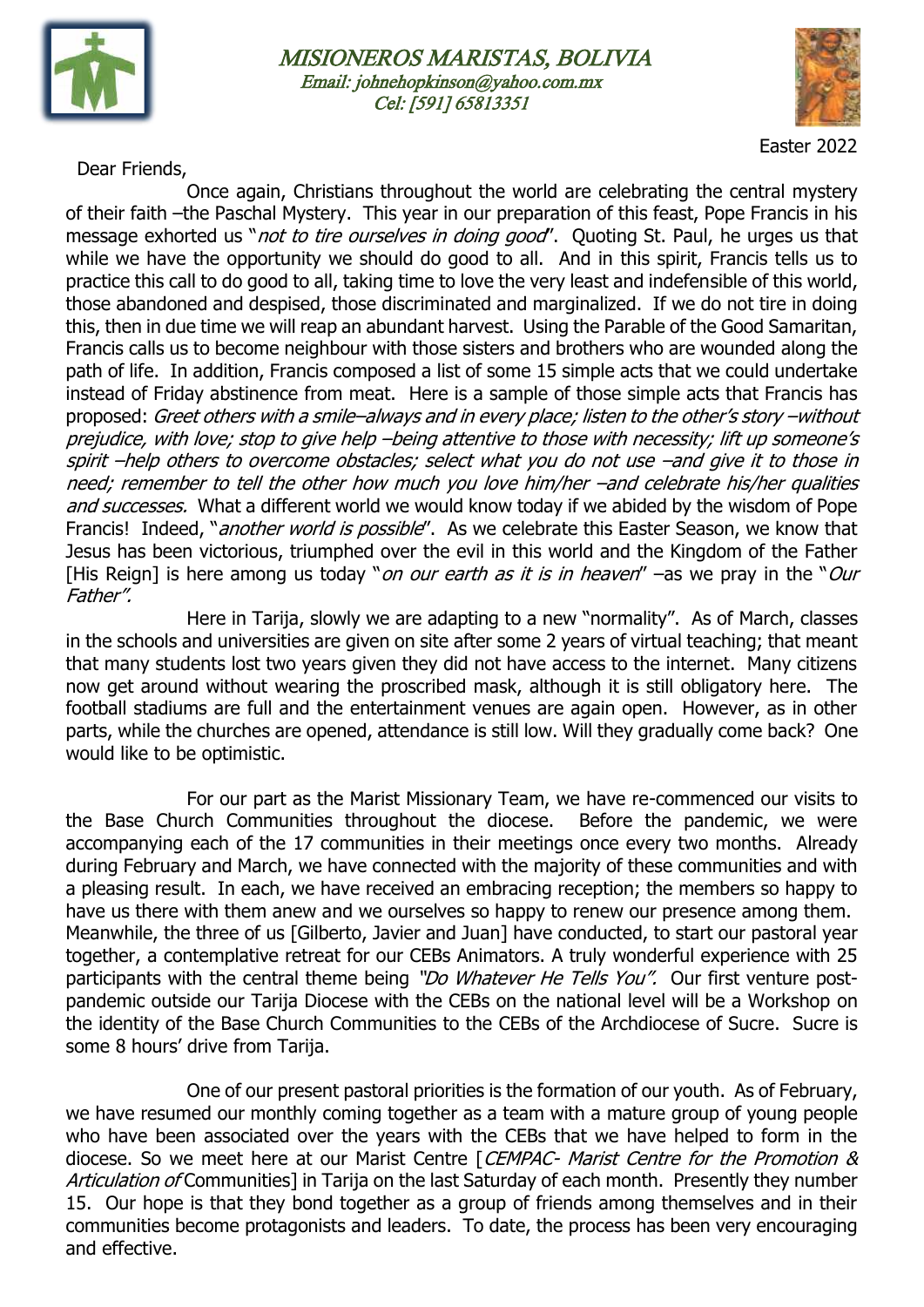At the same time as there were floods in March in Australia [parts of Queensland and New South Wales], we had devastating floods here in our region of Bolivia. Six indigenous villages of the Guarani People were the most affected. One village literally disappeared –swept away with nothing left. Downstream is the village of Mokomokal were we accompany a CEBs. It partially disappeared –with loss of life, houses, and buildings where the community meet. All this happened at night without warning and the people had to run in the dark to higher ground, gathering up their loved ones and what they could still pick up in their arms. A tragedy beyond comparison. The flooding left the zone without water, electricity and accessibility by vehicle. It took three days before one could get into the village by driving; Civil Defence had to clear so much mud and debris with heavy machinery. Upon hearing of the disaster, we Marists mobilized our CEBs throughout the diocese in a campaign essentially of food and clothing. For three days we traversed the countryside [knocking up some 600kms on our Ford Ranger] collecting the donations collected in the various communities. The response from our CEBs was swift and overwhelming. Our brothers and sisters from the Evangelical Churches collaborate with them in a true spirit of ecumenism. So on Ash Wednesday [March  $2<sup>nd</sup>$ ] we set off from Tarija at 5 a.m. in two packed -to –the- brim Ford Ranger 4x4 pickups to accompany the communities of Mokomokal and Tomatirenda. Previously we had been able to communicate with the CEBs Animators to advise them of our visit. They requested that upon arrival we celebrate the Eucharist for those who lost their lives. When we arrived there at 9.30 a.m., the stream was still partially risen and so even with 4x4, it was not possible to cross. We stationed the two vehicles that had made it through the territory with difficulty alongside the stream. The whole community [the elders, the parents, the youth and the little ones came running, crossed the stream one way or other and met us with hugs and just so much affection. Seeing them and what was left of their village, brought tears to our eyes. The devastation was beyond belief if one was not there to see it. While it was evident that the community was still in shock, all got into the act of unloading the pickups and taking the merchandise across the stream and storing it in a shelter on higher ground. Juan stripped down, put on his shorts and helped across. Quite a sight and to amusement of all! The hidden cameras have captured the scene for posterity!

What an amazing people and community! Once on the other side, the leaders prepared a table in the open and had us sit down to a breakfast of herbal tea and bread. Meanwhile the young men folk set about clearing a spot under two still standing trees where we would celebrate the Eucharist. And this Eucharist proved to be one of the most moving, beautiful and participating in all our experience. As it was Ash Wednesday we blessed and imposed the ashes; the imposition conducted by the CEBs Animators of the community. We spent the rest of the morning sitting with the community and listening to their story. Then we went throughout the whole village viewing the remains and stopping to bless where once was someone´s home and where was swept away in the dark a loved one, only to be found buried in the mud some 8 days later downstream. Meanwhile, the women folk had set to work outside with open fire to cook up a luncheon for the whole village. We returned later in the afternoon to Tarija, having made an accord with the community that we would make a return visit on Friday March 18<sup>th</sup>.

As arranged, we the Marist Team returned to Mokomokal. On this occasion, we also arrived in the two pickups loaded with more food, utensils and clothing that had since been collected from our CEBs. On arrival, we discovered that the authorities who had arrived in the days following the flooding and made promises regarding immediate relief and reconstruction had not returned and what relief had been forthcoming, none of it had reached their community. Meanwhile the community had tried best they could to make the village more habitable, although most of the rubble needed to be removed by heavy equipment that still had not been provided. However, the youth having worked hard were able to clear their dirt soccer field so as to have a minimum of diversion before the end of the day. Juan sat down with them and heard their story concerning how they had lost all their gear and would be unable to front on for the time being in the local competition. To lift their spirits and knowing how healthy it is for the young to dedicate time to sport, he told them he could look into how we Marists might be able to get them set up.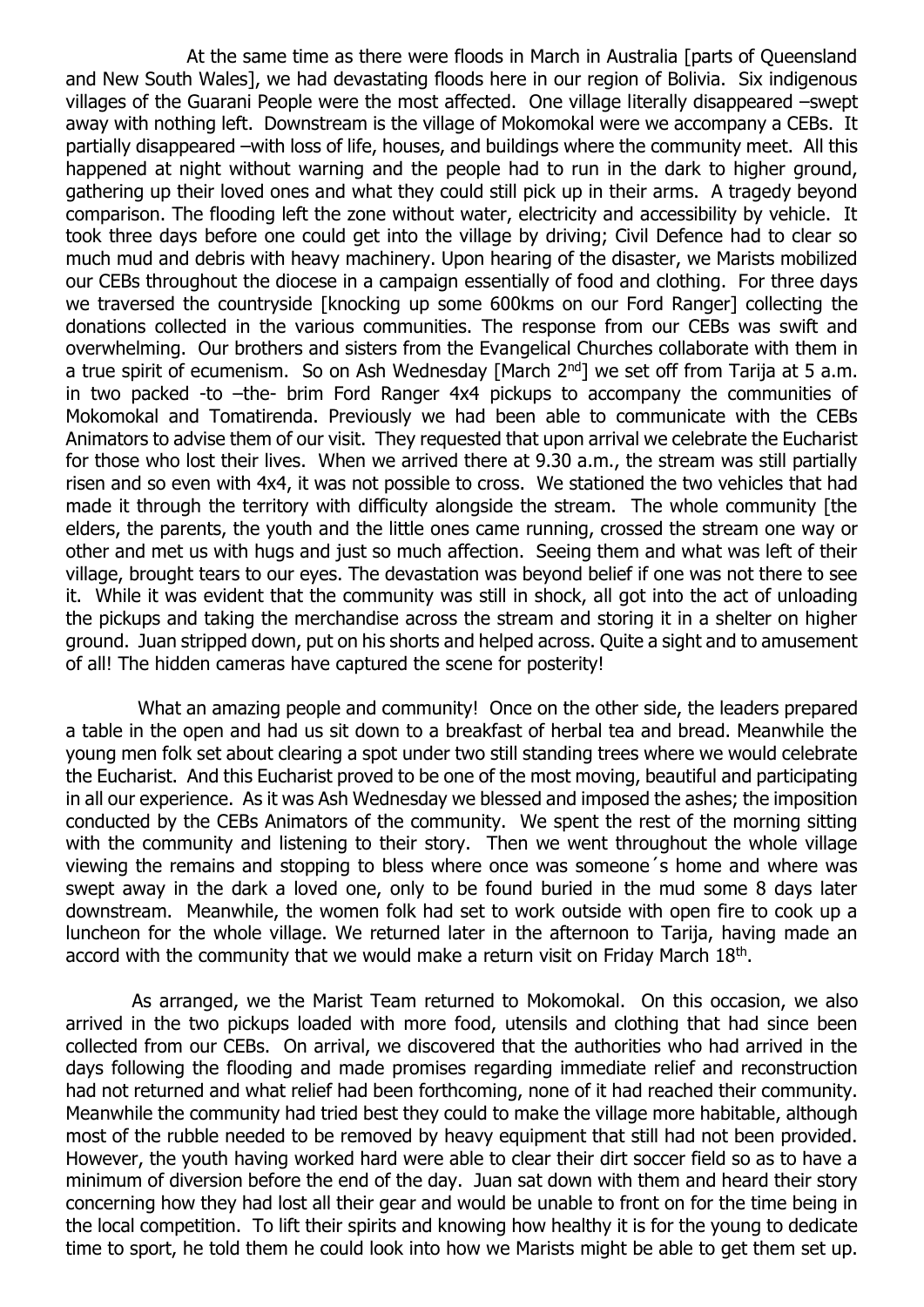Upon return to Tarija, we checked out the local sporting goods stores and the end result was that we had manufactured a complete soccer outfit for each of the 12 players –jersey, shorts, socks and boots –all specially designed in the team colours, with logo and name of their club and village. Without a doubt, when they take the field in the coming tournament, they will be the finest looking team. For us, it was a moment of great joy when we were able to present the team with their complete outfit –soccer ball included.

 The weekend before the start of Holy Week, we had scheduled a visit to the CEBs of Yukumbia –a Guarani community belonging to the same district and an hour by road from Mokomokal. It was in this community that one of those who lost her life in Mokomokal had family. As a gesture of solidarity, the entire community of Mokomokal set off at dawn to be there with us and the family for a Eucharist celebrated in the local cemetery where Zulma had been buried. Once again, it was a Eucharist to be remembered. Afterwards the family invited all back to their home; we were over 100 present. The fattened calf had been prepared and all were served a delicious luncheon as we sat outside in a circle on the dirt patio. It was a scene that reminded us of the multiplication of the loaves and fishes there with Jesus, his disciples and the crowd of 500 on the plain.

 In the midst of all these memorable happenings, we have lived out our life as a mixed Marist Community. Three of our four boys have left home here in Tarija to continue their university studies now that classes on site have been resumed; Paco in La Paz, Lupo in Sucre, Juan José in Córdoba, Argentina and Chiqui here in Tarija. The mums and dads were sad to see them leave home after their having been with us for the past two years due to the pandemic. Marian, our "princess", has also resumed classes here at the Franciscan Sisters' school; she is in 2<sup>nd</sup> Year of Primary, and in addition, takes classes in folk ballet.

 As is our tradition, Gilberto, Javier and Juan made our Contemplative Lenten Retreat there at our Marist Retreat House in Pantipampa at the end of March. We took as its central focus the main themes found in the latest Encyclical Letter of Pope Francis entitled "Fratelli Tutti "about fraternity and social friendship. We gave our retreat the following title: "Alrededor del Fuego de Fratelli Tutti-Contemplando Nuevos Rumbos – Around the Fire of Fratelli Tutti: Contemplating New Directions". We believe that the Spirit was at work in us. Earlier as a Marist Community and Team, we had spent some days composing a new document to give us direction for the coming years. We called it "Realizing the Marist Project: We go where the rest do not go". As ATTACHMENT to this letter, you will find the English translation of our document.

 Conscious of our advancing years, we do our best to keep healthy and active. However we remind ourselves that we are no longer the "*changos*" we were when we started off on this adventure some 31 years ago. The solidarity, friendship and encouragement from you our dear friends keeps us going with that same fire that was there when we set off. Know that we value all this and keep you present in our daily community prayer.

May you now experience the JOY of the Resurrection as we celebrate this Easter Season.

With all our love:

*Gilberto, Arminda, Juan José, Chiqui, Marian – Javier, Nair, Lupo, Paco – Juan*

*=======================================================*

On the following page, we have posted some photos that are related to some of the recent happenings that we have referred to in this letter.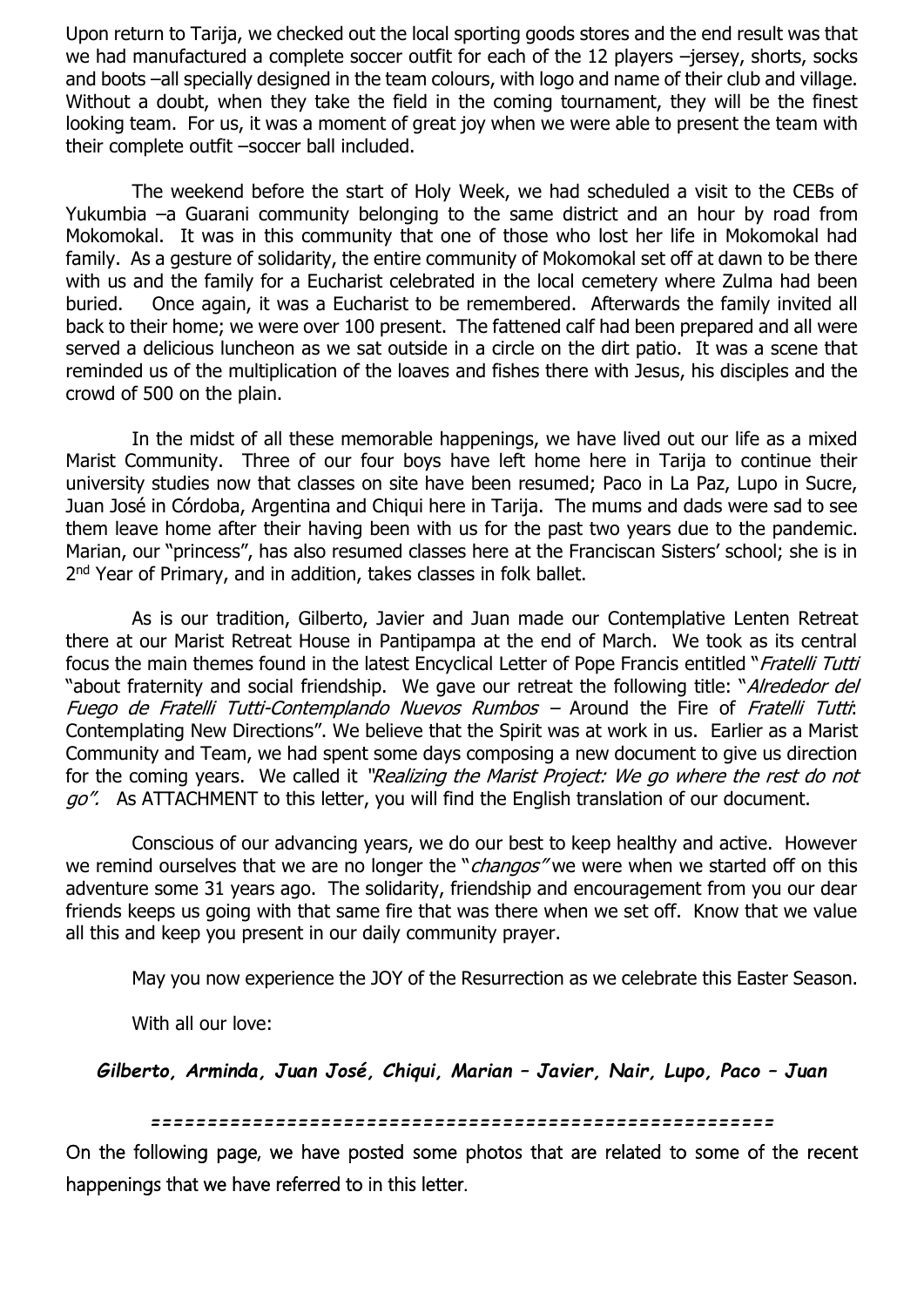1. Marist Team [Gilberto, Javier & Juan] with Youth Group of CEBs



2. Recollection of Donations for Flood Victims: Marist Missionary Gilberto with La Merced CEBs



3. Unloading of Donations upon arrival at Guarani Community of Mokomokal

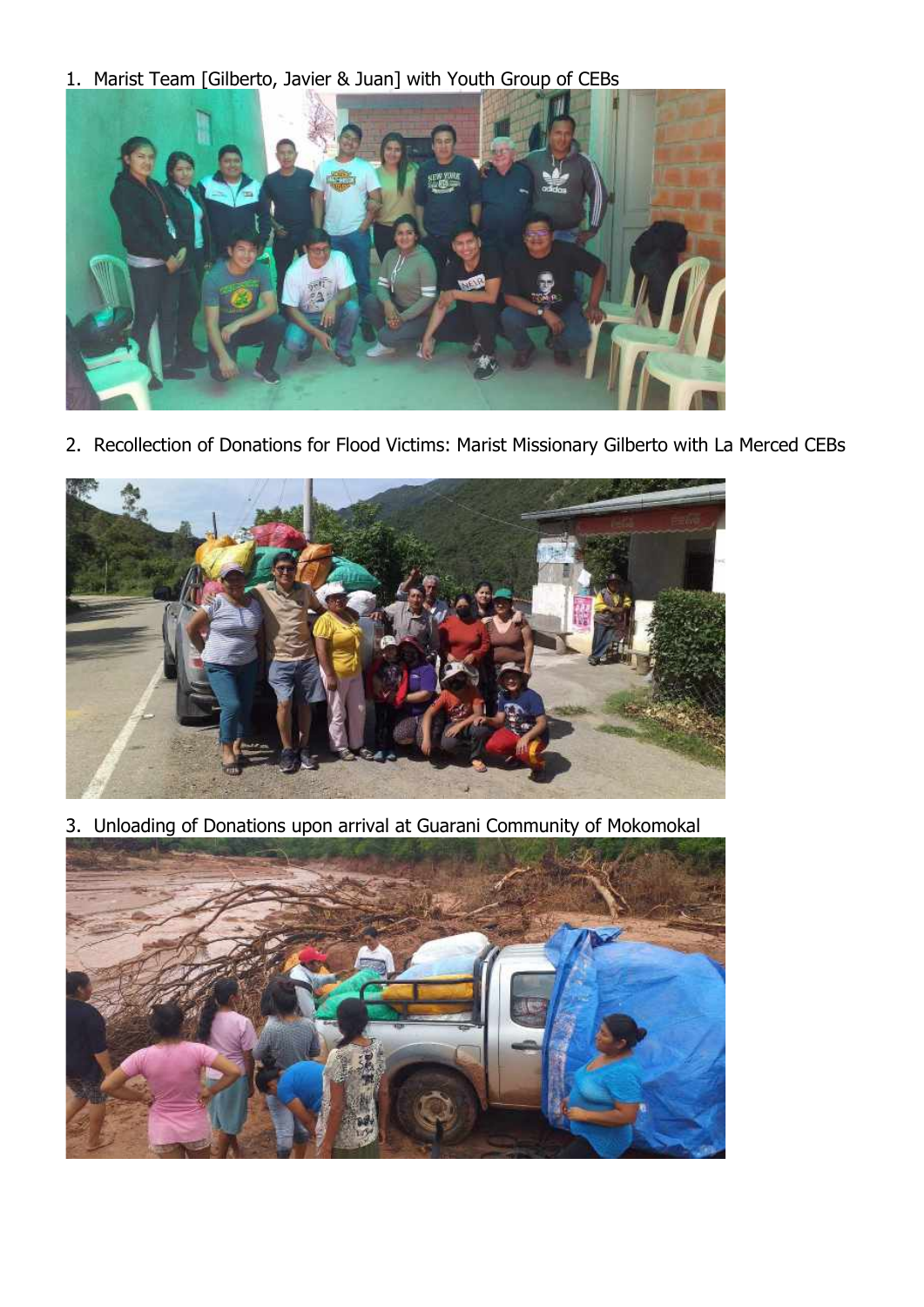4. Eucharist in Mokomokal for the Victims of the Flood



5. The CEBs of Yukumbia & Mokomokal together celebrate Eucharist at Zulma's grave



6. Dusk as experienced from the veranda of our Marist Retreat House "Yanacachi" in the midst of the Andean Mountains